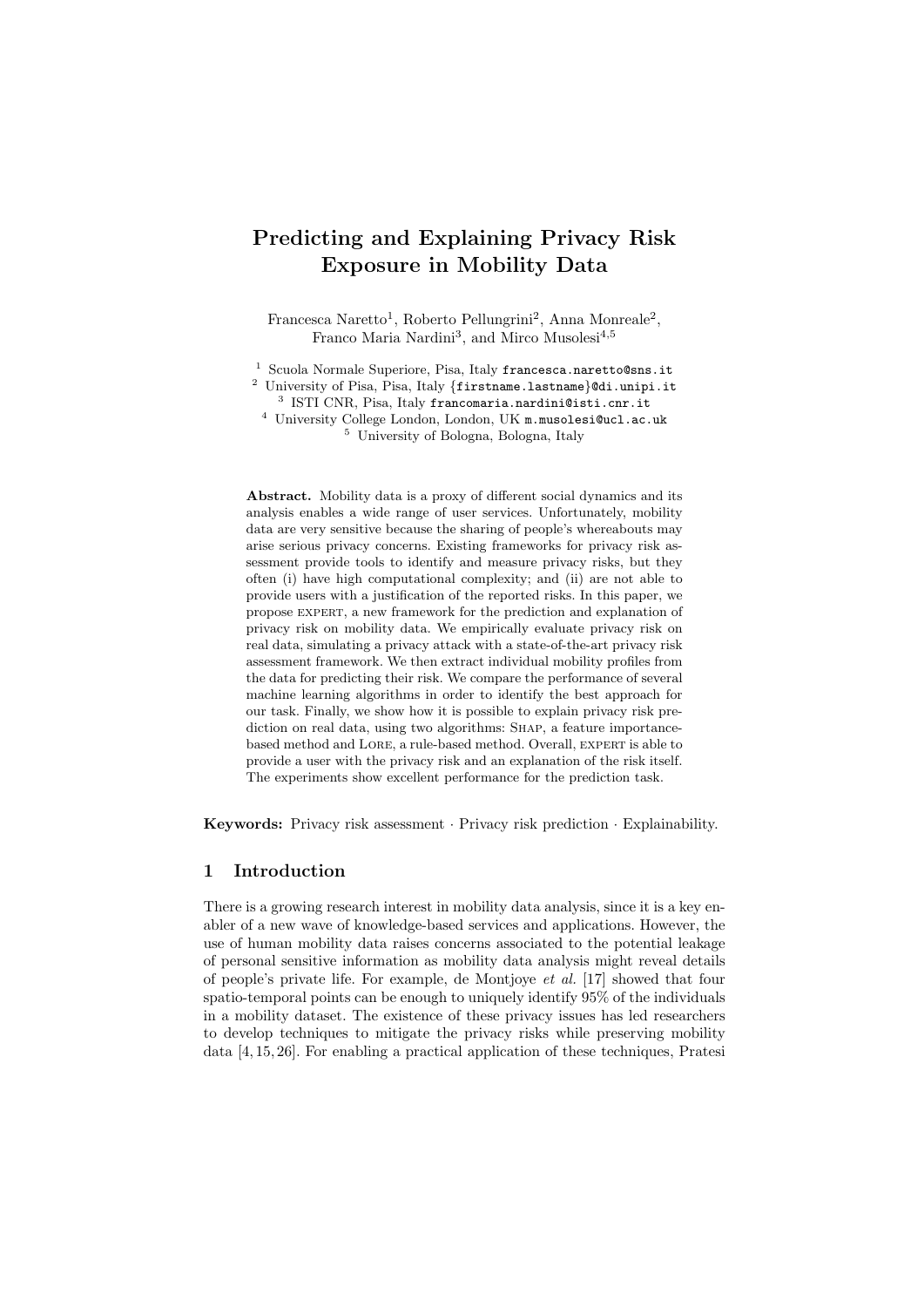*et al.* proposed PRUDEnce [21], a framework for a systematic assessment of individual privacy risk in a mobility dataset. PRUDEnce helps data controllers being compliant with the new EU General Data Protection Regulation (GDPR)<sup>6</sup>. However, PRUDEnce is characterized by a high computational complexity, because it requires the computation of the maximum risk of re-identification (or privacy risk) given an external knowledge that a malicious adversary might use for an attack [20]. The high computational complexity becomes a non-negligible practical limitation in some online user-centric applications where it is useful to have a continuously up-to-date indicator of privacy exposure. In user-centric applications, providing users with an explanation of the reasons of the identified privacy risk might contribute to raise their self-awareness.

In this paper, to overcome the computational complexity drawback and to increase users' awareness, we propose expert, an EXplainable Privacy ExposuRe predicTion framework that exploits *(i)* machine learning (ML) models for predicting a user's individual privacy risk and *(ii) local* explainers for producing explanations of the predicted risk. First, EXPERT extracts from human mobility data an individual mobility profile describing the mobility behavior of any user. Second, for each user it exploits PRUDEnce to compute the associated privacy risk. Third, it uses the mobility profiles of the users with their associated privacy risks to train a ML model. For the prediction task, expert exploits tree-based ensemble models to effectively handle the class-imbalance problem, i.e., a high number of risky users vs a low number of non-risky ones, that is typical of the data in this context. The aim is to have a predictor that preserves the privacy of risky users while providing the freedom of using data-driven services to users with low privacy risk. For a new user, along with the prediction of risk, EXPERT also provides an explanation of the predicted risk. EXPERT exploits two state-ofthe-art explanation techniques, i.e., Shap [13] and Lore [11]. The two methods produce explanations based on feature importance and logic rules, respectively. The goal of explanations is to provide users with insights on which mobility behavior contributes to their privacy risk. We evaluate EXPERT on real-world mobility data showing the effectiveness of the framework. Results show that the proposed framework is able to classify the privacy risk level of unseen users in the urban areas. Moreover, we observe a high recall on the high-risk users, meaning that the probability of misclassifying a high-risk user as low-risk is negligible, while achieving good performance in classifying low-risk users.

The paper is organized as follows. Section 2 discusses related work. In Section 3, we briefly discuss PRUDEnce, the framework we used for the privacy risk assessment. Section 4 introduces our novel expert framework. In Section 5, we report the results of a comprehensive experimental evaluation of EXPERT on mobility data. Finally, Section 6 concludes the work and discusses future work.

<sup>6</sup> EU GDPR can be found at the following link: http://bit.ly/1TlgbjI.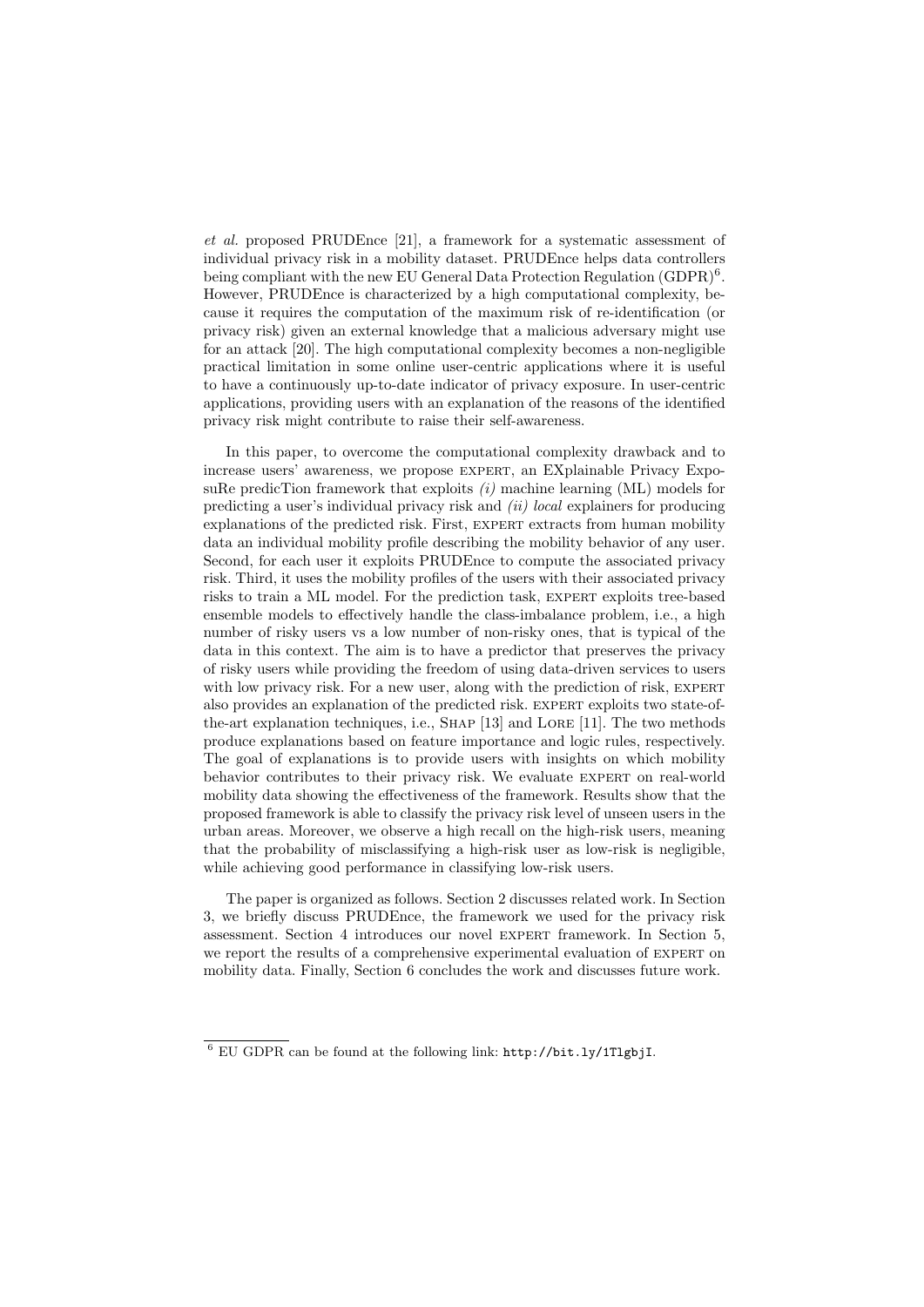## 2 Related Work

Our framework leverages the privacy risk assessment framework PRUDEnce [21], which allows for the systematic calculation of the empirical privacy risk. Another risk management framework is LINDDUN [8] useful for modeling privacy threats in software-based systems, but lacks a quantitative evaluation of privacy risk. Some works [23, 25] propose to evaluate the privacy risk by a unicity measure computed as the number of records uniquely identified. Armando *et al.* [2] proposed a risk-aware framework for information disclosure supporting runtime risk assessment where access-control decisions are based on the disclosure-risk associated with a data access request and adaptive anonymization is used as a risk-mitigation method.

In the context of mobility analysis, an overview on problems, techniques and methodologies can be found in [28]. Human mobility analysis can reveal personal sensitive information and habits leading to possible privacy violation. Thus, many techniques for privacy-preserving analysis have shown that we can design data-driven mobility services where the quality of results coexists with the privacy protection. Some works, e.g.,  $[4,16]$ , are based on the differential privacy model [9] while others, e.g., [15, 26], are based on the *k*-anonymity model [24].

Our work can be seen as an extension of the prediction methodology proposed by Pellungrini *et al.* [20], showing how it is possible to predict privacy risk in mobility data with a feature based approach. We extend it by providing a unified framework that provides both prediction and explanation about the individual privacy risk. Moreover, our proposal is based on a prediction module that is able to handle the high class imbalance of the data typical of this domain [29].

The importance of interpretability in machine learning has led to an increasing research work in this field. An overview of explainable machine learning models can be found in [12]. This survey identifies two main families of approaches: *local* and *global* explainers. The first category aims at explaining the reason for a specific instance classification [11, 13, 22], while the goal of the second one is to explain the logic of the "machine learning black-box" as a whole [5–7].

## 3 Background

Human mobility data contain information about the movement of individuals during a given period of observation. They are typically collected by electronic devices, such as mobile phones and GPS devices installed in vehicles [28]. All the movements of a user in the period of observation are described using a sequence of spatio-temporal data points, i.e., a trajectory. In other words, each sequence item is a pair composed of a geographic location, often expressed in coordinates (generally latitude and longitude), and a timestamp indicating when the user stopped in or went through that location.

Definition 1 (Trajectory). *A human mobility trajectory is a temporally or*dered sequence of pairs,  $T_u = (l_1, t_1), (l_2, t_2), \ldots, (l_m, t_m)$ , where  $l_i = \langle x_i, y_i \rangle$  is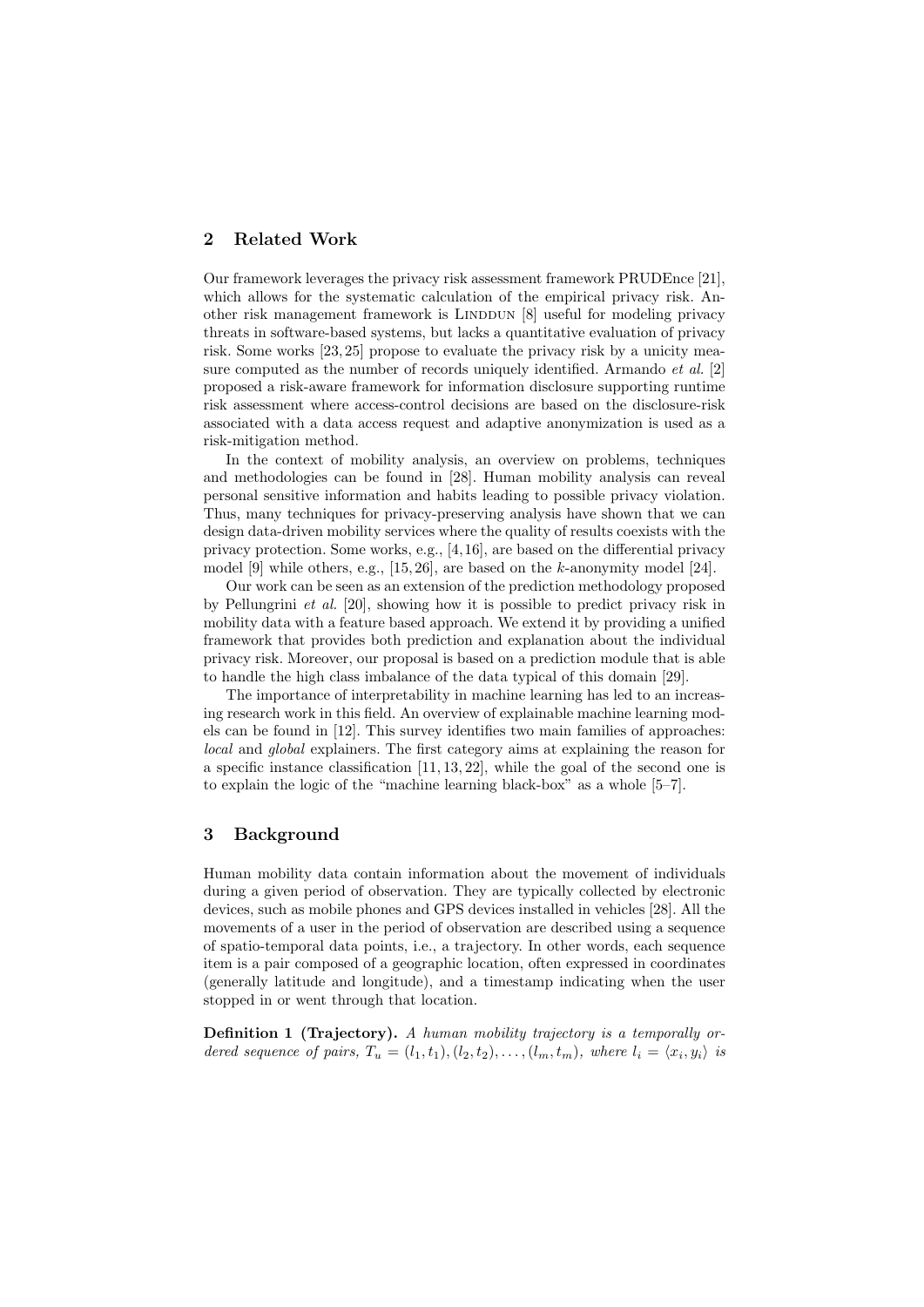*the location identified by the latitude*  $x_i$  *and longitude*  $y_i$ *, while*  $t_i$  ( $i = 1, \ldots, m$ ) *denotes the corresponding timestamp such that*  $\forall 1 \leq i \leq m$   $t_i < t_{i+1}$ .

We denote by  $\mathcal{D} = T_1, \ldots, T_n$  the *mobility dataset* that describes the complete history of movements of *n* individuals, in a specific period of observation.

#### 3.1 Privacy Risk Assessment Framework

In this paper, we consider the framework PRUDEnce [21], which allows for a systematic assessment of the privacy risk inherent to human mobility data. It considers a scenario where a Service Developer (SD) requests data from a Data Provider (DP) to develop services or perform an analysis. In order to guarantee the right to privacy of individuals, the DP has to assess their privacy risk before the data sharing. Once assessed the privacy risk, the DP can choose how to protect the data before sharing them, selecting the most appropriate privacypreserving technology. Taking into account the data requirements of the SD, the DP aggregates, selects, and filters the dataset  $D$  to meet its requirements and on top of it performs a privacy risk assessment. This operation requires the definition of a set of possible attacks that an adversary might conduct on the data, and their simulation. The user's privacy risk is related to her probability of re-identification in a dataset with respect to a set of attacks. An attack assumes that an adversary gets access to a dataset, then, using some previously obtained background knowledge, i.e., the knowledge of a portion of an individual's mobility data, the adversary tries to re-identify all the records in the dataset regarding that individual. An attack is defined by a matching function, which represents the process with which an adversary exploits the background knowledge to find the corresponding individual in the data. As far as the attack definition is concerned, PRUDEnce is based on the notions of background knowledge category, configuration and instance. The first one denotes the type of information known by the adversary about a specific set of dimensions of an individual's mobility data: e.g., a subset of the locations visited by a user (spatial dimension) or the specific times a user visited those locations (spatial and temporal dimensions). The number of the elements known by the adversary is called background knowledge configuration. An example is the adversary knowledge of  $h = 2$  locations visited by an individual. Finally, an instance of background knowledge is defined as the specific information known by the adversary, such as a visit in a specific location. Consider a trajectory from *D*:  $T_u = \langle (l_1, t_1), (l_2, t_2), (l_3, t_3), (l_4, t_4) \rangle$  of an individual *u*. Based on  $T_u$  the DP can generate all the possible instances of a background knowledge configuration that an adversary might use to re-identify the whole  $T_u$ . If the adversary knows the ordered subsequences of locations and  $h = 2$ , we obtain the background knowledge configuration:  $B_2 = \{((l_1, t_1), (l_2, t_2)), ((l_1, t_1), (l_3, t_3)), ((l_1, t_1), (l_4, t_4)),$  $((l_2, t_2), (l_3, t_3)), ((l_2, t_2), (l_4, t_4)), ((l_3, t_3), (l_4, t_4))\}.$  The adversary might know instance  $b = ((l_1, t_1), (l_4, t_4)) \in B_{h=2}$  and aims at detecting all the records in *D* regarding *u*, in order to reconstruct the whole trajectory  $T_u$ .

The definition of privacy risk is based on these notions and on the following definition of probability of re-identification.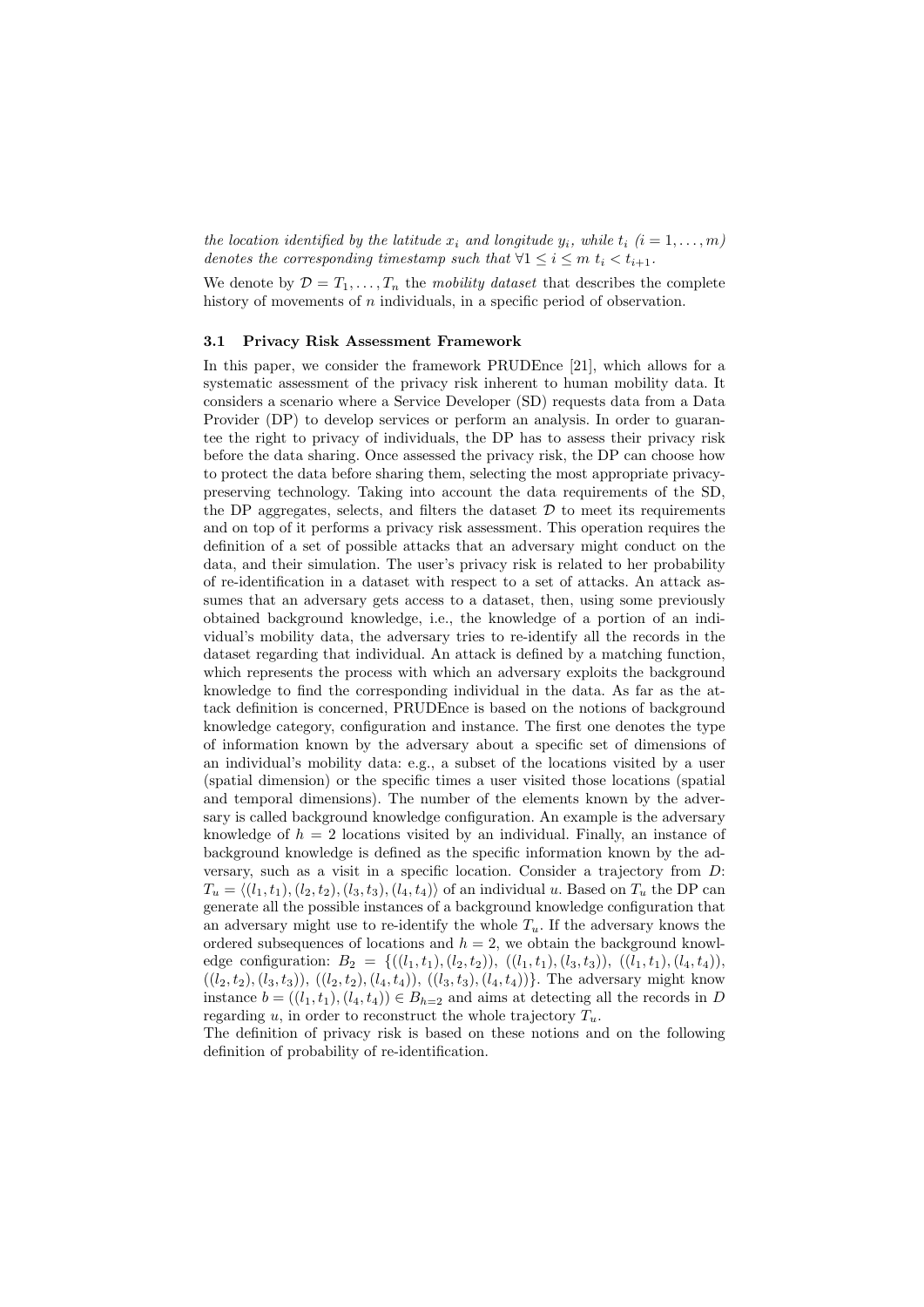Definition 2. *Given an attack and its function matching*(*T,b*) *indicating if a record*  $T \in \mathcal{D}$  *matches the instance of background knowledge configuration*  $b \in B_h$ *, and a function*  $M(\mathcal{D}, b) = \{T \in \mathcal{D} | matching(T, b) = True\}$ *, we define the probability of re-identification of an individual <i>u* in dataset  $D$  *as:*  $PR_D(T =$  $u|b) = \frac{1}{|M(D,b)|}$  *that is the probability to associate a record*  $T \in \mathcal{D}$  *to an individual u*, given instance  $b \in B_h$ .

Since each instance  $b \in B_h$  has its own probability of re-identification, the risk of re-identification of an individual is defined as the maximum probability of reidentification over the set of instances of a background knowledge configuration:

Definition 3. *The risk of re-identification (or privacy risk) of an individual u given a background knowledge configuration B<sup>h</sup> is her maximum probability of re-identification*  $Risk(u, \mathcal{D}) = \max PR_{\mathcal{D}}(T = u|b)$  *for each*  $b \in B_h$ *.* 

## 4 Explainable Privacy Risk Prediction Framework

PRUDEnce [21] assumes a worst case scenario approach for the privacy risk computation and therefore, it evaluates all the possible background knowledge configurations for a potential adversary generating them with a combinatorial approach directly from the data of a user. While the framework provides a comprehensive methodology for worst-case privacy risk assessment, its computational complexity is high. Moreover, PRUDEnce is designed for supporting data providers (companies) in identifying portions of data with high privacy risk by simulations of the attacks. The computation requires the availability of the entire dataset, like that stored in the servers of the companies. In other words, PRUDEnce is not suited for providing personalized recommendations in terms of risks associated to sharing personal trajectories. Indeed, for any new user requiring risk evaluation, the system should re-compute the privacy risk against the whole dataset. Moreover, it does not provide any explanation of the privacy risk derived by the system. In this paper we present an explainable framework for the *individual* prediction of a user's privacy risk, in order to increase privacy risk awareness, by also providing an explanation of the derivation of the risk associated to sharing sensitive location information. The idea is inspired by the explainable privacy-preserving system theorized in [3]. To this end, we propose EXPERT which, given a user's trajectory, predicts the privacy risk associated with it. The explanation provided to the users is based on their trajectory given in input. Figure 1 depicts the architecture of EXPERT which is composed of two main modules: the *privacy risk prediction* module which takes as input the user's trajectory and, exploiting a trained ML model, predicts the privacy risk level of that user, and the *explanation* module which produces the explanation of the predicted risk. The ML model is the result of several steps: *(i)* the empirical computation of the individual privacy risk, *(ii)* the extraction of individual mobility profiles from human mobility data, summarizing users' mobility behavior, and *(iii)* the training of a ML model.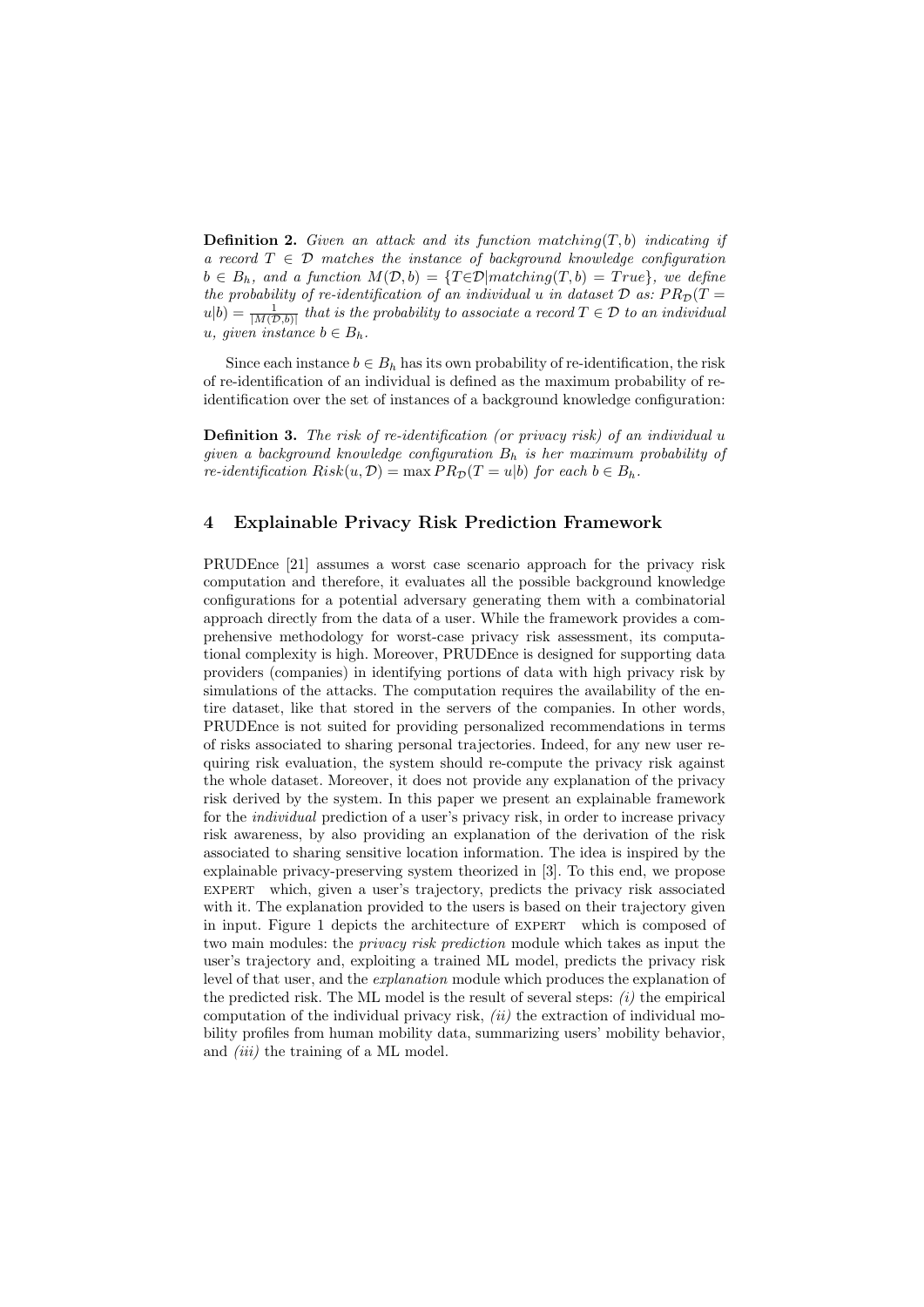

Fig. 1: The general structure of the proposed framework EXPERT.

### 4.1 Learning a Prediction Model for Individual Privacy Risk

The basic idea is to train a ML model to predict the privacy risk level of users based solely on their individual mobility profile. Thus, given a human mobility dataset of *n* user trajectories, we propose to derive the training dataset  $\langle M, \Gamma \rangle$ , where  $M$  is a set of  $n$  individual mobility profiles, and  $\Gamma$  is the vector of their associated privacy risk levels. Since, the privacy risk is related to a specific attack (see Section 3.1), the procedure for *building a training dataset* depends on the adversary attack modelling. As a consequence, given a specific attack, characterized by a background knowledge configuration  $B_h$ , the procedure performs the following two steps:

- *Mobility Profile Extraction*: Given a mobility dataset *D*, for every user trajectory  $T_u$  we propose to extract a mobility profile in order to characterize her mobility behavior. To this end, we propose to derive a set of well-known mobility features (presented in the next section). We denote by  $M_u \in M$  the mobility feature vector of a user.
- *Privacy Risk Computation*: For each user *u* a privacy risk value is computed by simulating an attack with background knowledge configuration  $B_h$  on the mobility dataset  $\mathcal{D}$ . Since the goal is to predict the privacy risk level, the privacy risk vector is discretized to get a set of risk classes<sup>7</sup>, and the vector of  $n$  user's privacy risk levels  $\Gamma$ .

After the execution of the above two steps, we get a training set  $\langle M, \Gamma \rangle$ . The derived training dataset  $\langle M, \Gamma \rangle$  is used to train a predictive model which will be used within expert to immediately estimate the privacy risk level of previously unseen users, whose data were not used in the learning process. Clearly, in prediction time, in order to predict the privacy risk of a new trajectory instance the process requires, first the computation of the mobility profile for that user and then, the application of the predictive model. Among the different ML methods, we propose to employ models able to handle classification tasks with imbalanced data. Indeed, as we show in our experiments, one of the characteristics of our training data is that most of the users have high privacy risk. Our goal is to get a predictor able to guarantee the privacy protection of risky users while providing the freedom of using data-driven services to users with low privacy

 $^7$  In our experiments we discretize the risk in two main classes: low risk (privacy risk  $\leq$  0.5) and high risk (privacy risk  $>$  0.5).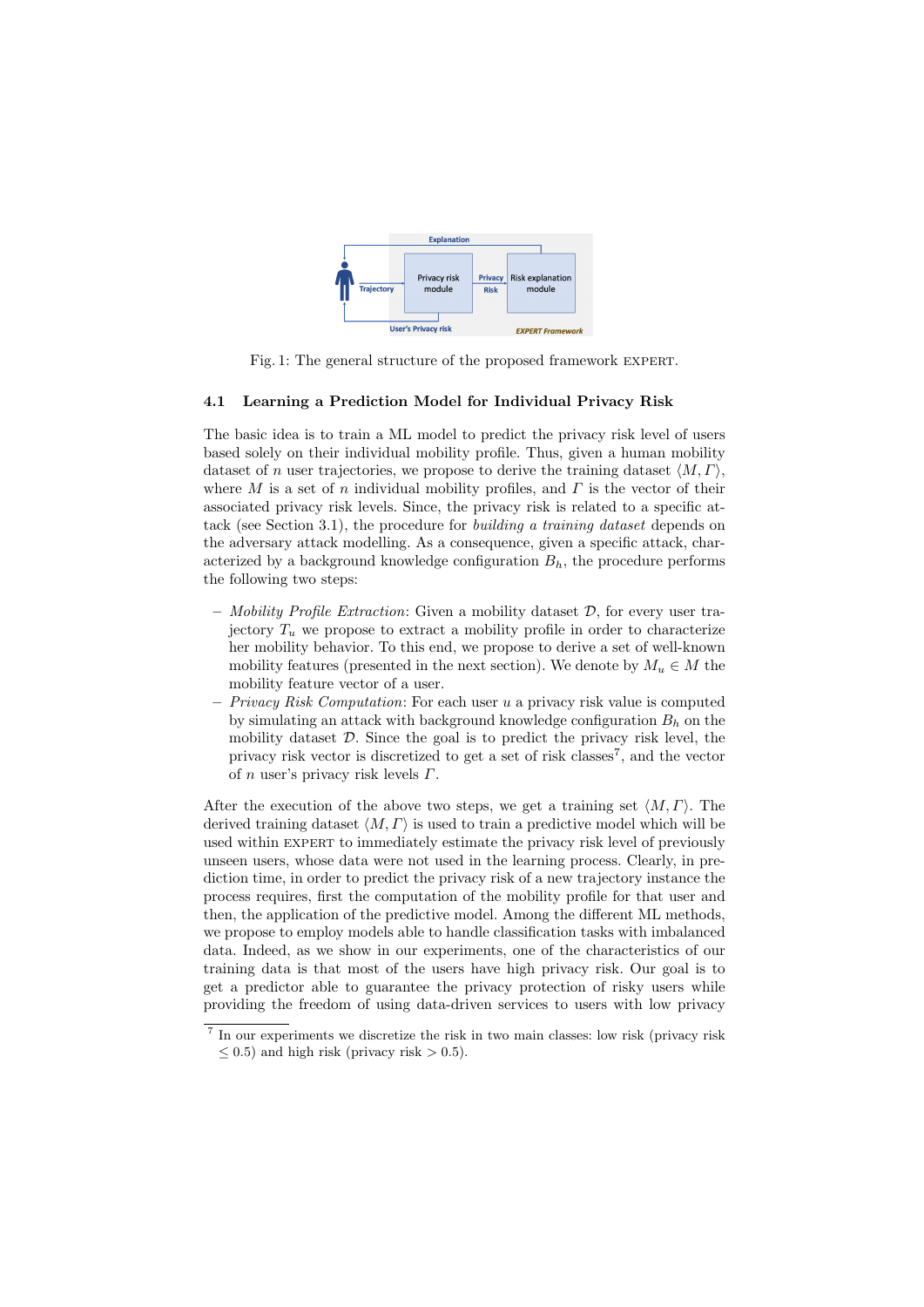risk. Thus, the optimal predictor should be characterized by a low probability of misclassifying a high risk user as a low risk one, while maintaining also good performance with respect to the classification of low risk users. In this paper, we propose to apply the gcForest model [29], a decision tree ensemble approach with performance highly competitive to deep neural networks in a broad range of tasks. It is especially suitable to handle highly extra-imbalanced data [27]. gcForest relies on multiple layers of parallel forests of trees whose output is then concatenated to re-represent data to subsequent layers. In our experiments we compare GCFOREST against models such as decision tree, logistic regression, and random forest.

Mobility Profile Extraction. The goal of this step is to construct the matrix *M* representing the set of individual mobility profiles, expressed by a set of mobility features that describe and summarize the mobility behavior of an individual. In our setting, we employ measures widely used in the literature [18, 20]. Some of them describe only the mobility behaviour of an individual, while others describe an individual mobility behaviour in relation to collective mobility characteristics. Table 1 reports all the mobility measures used in the study. First of all, we define *V* as the number of visits of a user, it corresponds to the total number of locations in the user's trajectory. To quantify the erratic behaviour of a user during the day we compute the average number of daily visits  $\overline{V}$ , dividing *V* by the total number of days in the period of observation. *Locs*, instead, is the number of distinct locations visited by a user during the period of observation, while *Locsratio* represents the fraction of locations covered by a user. We compute it by dividing *Locs* by the total number of locations available in the territory. We also evaluated some measures about the distances travelled by the users. We define  $D_{max}$  as the maximum distance travelled by each user, i.e. the longest trip for each user. This measure is then employed for the computation of  $D_{max}^{trip}$ : it is the ratio between the maximum distance travelled  $D_{max}$  and the maximum distance that is possible to travel in the area of observation. We also consider  $D_{sum}$ , i.e., the sum of all the distances travelled by a user. This value is then used in the definition of  $\overline{D_{sum}}$ , which is the average of  $D_{sum}$  over the period of observation (expressed in days). We also consider the *radius of gyration* [19] representing the characteristic distance travelled by a user during the period of observation and is defined as  $r_g = \sqrt{\frac{1}{N} \sum_{i \in L} w_i (r_i - r_{cm})^2}$ , in which  $i \in L$  is the visited location by a user,  $w_i$  represents a user's frequency of visits at a location  $i$ ,  $r_i$  denotes the geographical description of the location  $i$  and it is a bi-dimensional vector, while *rcm* is the center of mass of the user under consideration. Mathematically, the latter is defined as  $r_{cm} = \frac{1}{V} \sum_{1 \in L} r_i$ . We also measure the *mobility entropy*  $E$  as the predictability of a user's trajectory. We employ the Shannon entropy measure [10]:  $E = -\sum_{i \in L} p_i \log_2 p_i$ , in which  $p_i$ is the probability of the location *i* for the user under analysis. For each user, we also consider three locations that characterize a user's mobility: the most visited location, the second most visited location and the least visited location. Typically, the most visited location corresponds to user's home, while the second most visited location is users' work place. For each one of these locations,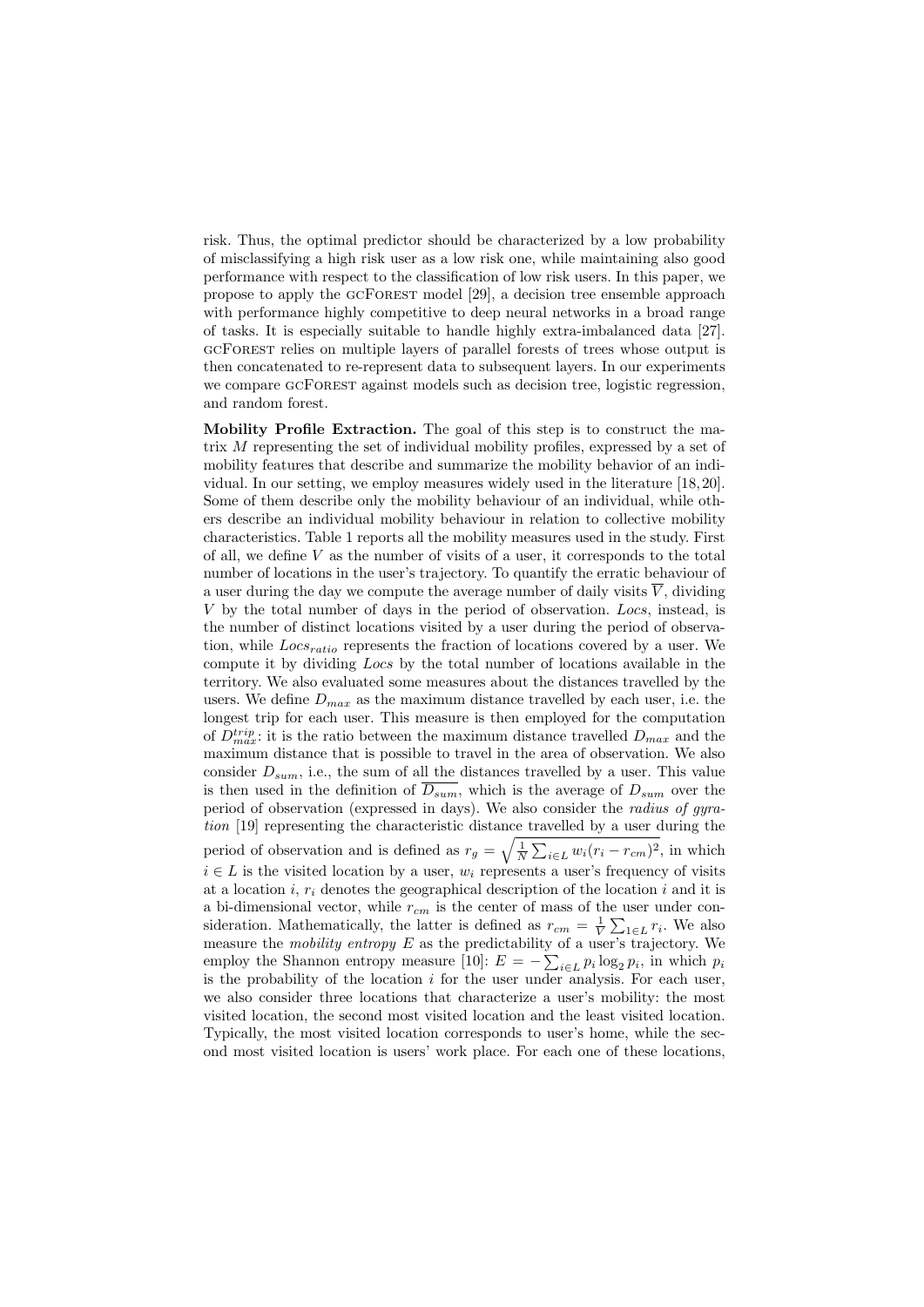|                   | <b>Notation</b> Description                        |                          | <b>Notation</b> Description                  |
|-------------------|----------------------------------------------------|--------------------------|----------------------------------------------|
| V                 | visits                                             |                          | daily visits                                 |
| $D_{max}$         | max distance                                       | $D_{sum}$                | sum distances                                |
| $D_{\max }^{tot}$ | max distance over total<br>max distance for a user | $\overline{D}_{sum}$     | $D_{sum}$ per day                            |
| $D_{max}^{trip}$  | $D_{max}$ over area                                | Locs                     | distinct locations                           |
| $Locs_{ratio}$    | Locs over area                                     | $R_q$                    | radius of gyration                           |
| E                 | mobility entropy                                   | $E_i$                    | location entropy                             |
| $U_i$             | individuals per location                           | $\overline{U}^{ratio}$   | $U_i$ over individuals                       |
| $w_i$             | location frequency                                 | $\frac{1}{w}$ <i>pop</i> | $w_i$ over the total frequency of location i |
| $\overline{w}_i$  | daily location frequency                           | $PT_i$                   | Path time per user                           |

Table 1: Mobility features of the individual mobility profile.

we evaluate the frequency of visits during the period of observation  $w_i$ , where *i* represents the specific location under analysis. We also define  $\overline{w_i}$  as the daily average of the frequency of visits at the location *i* for the user under analysis. Then, we denote by  $w_i^{pop}$  the frequency of visits divided by the popularity of the location, i.e. the total frequency of the location in the dataset. In this way, we normalize the frequency of the user for a particular location considering the behaviour of all the users in the dataset. For these three locations, we also consider  $U_i$ , i.e., the number of distinct users that visited the location  $i$  in the period of observation. Out of  $U_i$ , we also compute  $U_i^{ratio}$ , in which the number of distinct users that visited the location *i* is divided by the total number of users in the dataset. The last measure we consider for each of the three locations is the entropy. In this case, we compute a *location entropy*  $E_i$ , that represents the predictability of a visit at the location *i* defined as:  $E = -\sum_{u \in U_i} p_u \log_2 p_u$ , where  $U_i$  is the set of users that visited the location *i* and  $p_u$  is the probability that a user *u* visited the location *i*. When working with trajectories, we have also a temporal information: each trajectory is composed by  $\langle l_i, t_i \rangle$ , in which  $t_i$ is the timestamp corresponding to time of arrival of a user at a location  $l_i$ . We exploit this information to compute the *path time* [18], i.e., the time occurring between the first and last visit of a trajectory.

Privacy risk computation. The goal of this module is to compute for each user trajectory in  $D$  a privacy risk value by using a re-identification algorithm. We propose to apply the PRUDEnce framework (Section 3.1) that enables the definition and simulation of any desired privacy attacks over the entire dataset. Several attacks might be defined on the basis of the type of background knowledge possessed by an adversary [20, 21]. In this paper we instantiate our risk computation using the location sequence attack, introduced in [14, 15], where the adversary knows a subset of the locations visited by the individual and the temporal ordering of the visits. Given an individual *u*, we denote by  $L(T_u)$  the sequence of locations  $l_i \in T_u$  visited by *u*. The background knowledge category of a location sequence attack is defined as follows:

Definition 4. *Let h be the number of locations l<sup>i</sup> of an individual u known by the adversary. The Location Sequence background knowledge is a set of configurations based on h locations, defined as*  $B_h = L(T_u)^{[h]}$ , where  $L(T_u)^{[h]}$  *denotes the set of all the possible h-subsequences of the elements in the set*  $L(T_u)$ *.*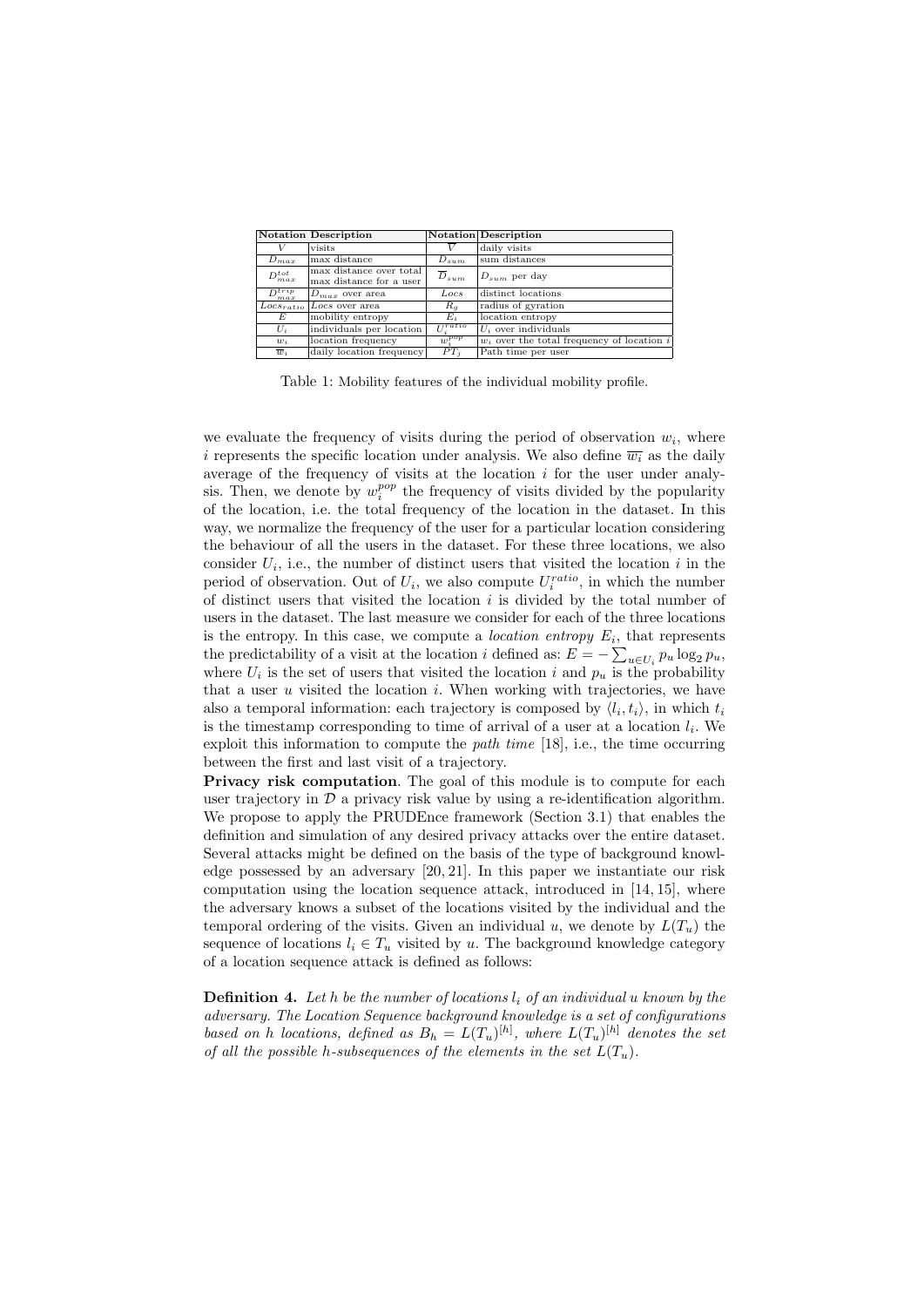We indicate with  $a \preceq b$  that *a* is a subsequence of *b*. Each instance  $b \in B_h$  is a location subsequence  $X_u \preceq L(T_u)$  of length *h*. Given a record  $T \in \mathcal{D}$  we define the matching function as:  $matching(T, b) = true$  if  $b \preceq L(T)$ , *false* otherwise. PRUDEnce uses this function to compute the probability of re-identification for any instance of background knowledge (Def. 2) enabling the privacy risk computation for each trajectory (Def. 3).

#### 4.2 Risk Explanation Module

The last module of expert is the *explainer* aiming at providing the end-user with an explanation for the predicted risk label. The objective is to increase users' awareness about the privacy risks. EXPERT is modular with respect to the explainer allowing the use of any explanation method suitable to tabular data. Since the goal is to explain a specific decision, *local* methods [11,13,22] are more suitable for this task. The main difference between them is the type of explanation returned. Lime [22] and Shap [13] are mainly based on the notion of feature importance and Lore [11] instead provides a logical rule-based explanation for the prediction. In our experiments we considered Lore and Shap as explainers. Given our ML model and an individual trajectory belonging to a user *u*, transformed into the mobility profile  $M_u$  and labeled with a specific privacy risk level  $r_u$  by our model, LORE (LOcal Rule-based Explanation) builds a simple, interpretable predictor by first generating a balanced set of neighbor instances of the given  $M_u$  through an ad-hoc genetic algorithm, and then extracting from such a set a decision tree classifier. A *local explanation* is then extracted from the obtained decision tree. The local explanation is a pair composed by *(i)* a *logic rule*, corresponding to the path in the tree that explains why  $M_u$  has been labeled as *r<sup>u</sup>* by the predictor, and *(ii)* a set of *counterfactual rules*, explaining which changes in  $M_u$  would invert the risk class assigned. SHAP (SHapley Additive ex-Planations) is a local approach for interpreting model predictions that assigns to each feature an importance value for a particular prediction. Moreover, for each model's prediction Shap defines an *explanation* model. The main idea is that the explanation model is an interpretable approximation of the original model and works with simplified input data. SHAP exploits the collaborative game theory to determine the importance value of a feature for the instance prediction.

## 5 Experiments

We experimentally validate the different components of our framework by analyzing the performance of:  $i$ ) the prediction module implemented with different machine learning models by varying their complexity; and *ii)* the explanation module by comparing two state-of-the-art approaches.

Data. We use data containing GPS tracks of private vehicles in Tuscany (Italy) provided by Octo Telematics. We selected trajectories from an area comprising two major urban centers, Prato and Pistoia, considering the period from 1st May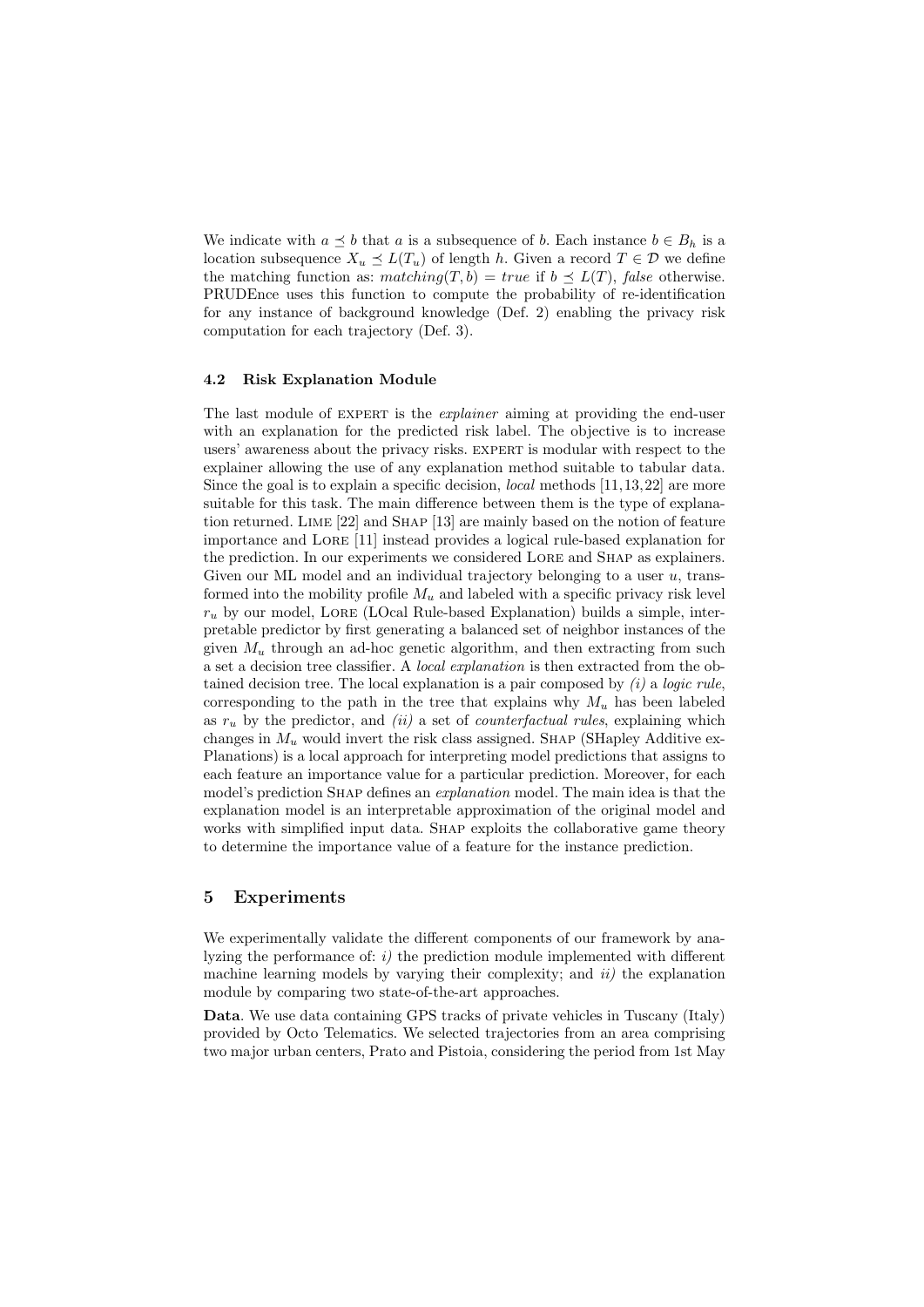to  $31$ st May 2011, for a total of 8651 distinct vehicles. We performed two different transformations of the original data in order to obtain two different datasets. In the first dataset, called istat, trajectory points are generalized according to the geographical tessellation provided by the Italian National Statistics Bureau (ISTAT): each point is substituted with the centroid of the geographical cell to which it belongs. We then remove redundant points, i.e., points mapped to the same cell at the same time, obtaining 2274 different locations with an average length of 31.9 points per trajectory. With respect to the second dataset, called voronoi, we first apply a data-driven Voronoi tessellation of the territory [1], taking into consideration the traffic density of an area, and then we used the cells of this tessellation to increase the granularity of the original trajectories. The algorithm also performs interpolation between non adjacent points<sup>8</sup>. We obtained 1473 different locations with an average length of 240.2 points per trajectory. For both datasets we computed the mobility features *M* for extracting the users' mobility profiles and the privacy risk according to the simulation of the location sequence attack (Section 4.1) with four background knowledge configurations  $B_h$ using  $h = 2, 3, 4, 5$ , getting four different risk datasets,  $\Gamma_{h=2,3,4,5}$ . We discretized the risk values in intervals: [0*,* 0*.*5] and (0*.*5*,* 1] named *low* and *high* risk class, respectively. Then, we built our classification datasets merging each risk dataset with the feature-based mobility profiles:  $\langle M, \Gamma_h \rangle$ , as explained in Section 4.1. To better handle the imbalance in the data, we learned our predictive models using stratified sampling, undersampling and 5-fold cross-validation. Tables 3 & 2 report the class balance after under-sampling the majority class. We also performed hyper-parameter tuning by grid search in the parameter space<sup>9</sup>.

Predicting Risk. We validate the effectiveness of the prediction module of EXPERT by comparing four different ML models: Decision Tree  $(DT)$ , Logistic Regression (LR), Random Forest  $(RF)^{10}$ , and GCFOREST  $(GC)^{11}$ . Decision Tree and Logistic Regression are two well-known, white-box models. Random Forest and GCFOREST [29] are ensemble models proven to be effective when dealing with imbalanced data. This task is characterized by strong imbalance of the two risk classes, therefore being a challenging machine learning problem, where the classifier performance in terms of accuracy is less significant due to the dominance of the majority class on the metric. Indeed, as discussed in Section 4.1, our desiderata is a classifier with a conservative approach with respect to high risk users, to avoid their misclassification as low risk users. On the other hand, we aim at achieving high precision and recall for both high and low risk users. As a consequence, for the performance evaluation of the machine learning models, we select the following indicators: *i*) precision  $(P_{high})$  and recall  $(R_{high})$ on high risk; *ii)* precision (*Plow*) and recall (*Rlow*) on low risk; and *iii)* the two corresponding *F1-Score* for low  $(F_{1_{low}})$  and high  $(F_{1_{high}})$  risk. In a setting where the size of high risk class is larger than that of the low risk one, achieving

<sup>8</sup> Voronoi tessellation obtained by using: http://geoanalytics.net/V-Analytics/

<sup>9</sup> Hyper-parameter settings: https://github.com/francescanaretto/prp

<sup>10</sup> https://scikit-learn.org/stable/

<sup>11</sup> https://github.com/kingfengji/gcForest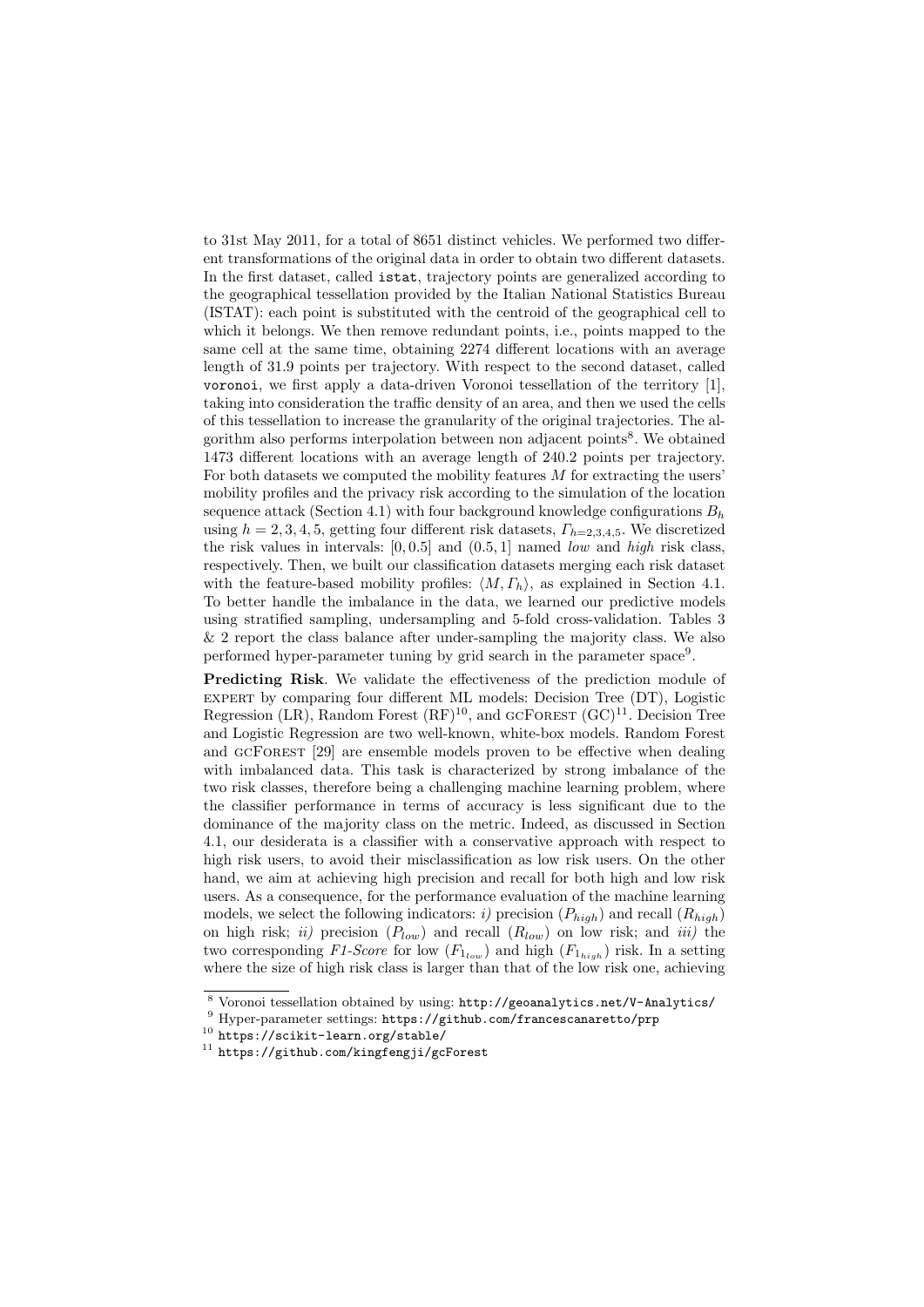| $\bm{B_h}$ | Class      | Under-<br><b>Balance</b> sampling   | Metric                                                                                           | DT                       | $_{LR}$                                                                                                            | $_{RF}$                                                                                                                                                                                                                                                                                     | GC                                                                            |
|------------|------------|-------------------------------------|--------------------------------------------------------------------------------------------------|--------------------------|--------------------------------------------------------------------------------------------------------------------|---------------------------------------------------------------------------------------------------------------------------------------------------------------------------------------------------------------------------------------------------------------------------------------------|-------------------------------------------------------------------------------|
| $h=2$      | $Low = 23$ | $High=77$ High=40<br>$Low = 60$     | $F_{1_{high}}$<br>$P_{high}$<br>$R_{high}$<br>$F_{1_{low}}$<br>$P_{low}$<br>$R_{low}$            | 0.92(0.00)<br>0.66(0.02) | $0.93(0.01)$ 0.96 $(0.00)$                                                                                         | $0.92$ (0.00) <b>0.94</b> (0.00) <b>0.94</b> (0.02)<br>$[0.90 (0.01) 0.91 (0.01) 0.91 (0.00) 0.92 (0.01)]$<br>0.95(0.00)<br>$0.69(0.02)[0.71(0.01)]$ 0.75 $(0.01)[0.75(0.01)]$<br>$[0.73 (0.02) 0.77 (0.01) 0.81 (0.01) 0.82 (0.01)$<br>$0.42$ (0.03) <b>0.70</b> (0.09) <b>0.70</b> (0.02) | 0.96(0.00)                                                                    |
|            | $Low=7$    | $h=3$ High=93 No under-<br>sampling | $F_{1_{high}}$<br>$P_{high}$<br>$R_{high}$<br>$F_{1_{low}}$<br>$P_{low}$<br>$R_{low}$            | 0.96(0.00)               | 0.70(0.02)[0.71(0.01)]<br>[0.70(0.06) 0.41(0.03)]                                                                  | $0.92(0.00)$ 0.97 $(0.00)$<br>$[0.95(0.01) \ 0.94(0.01) \ 0.96(0.00) \ 0.96(0.00)$<br>$[0.96 (0.00) \,   \, 0.98 (0.00) \,   \, 0.98 (0.00) \,   \, 0.98 (0.00)$<br>$[0.72 (0.02) 0.77 (0.03) 0.83 (0.03) 0.84 (0.03)]$<br>0.70(0.04)                                                       | 0.97(0.03) <br>$0.75(0.01)$ 0.79 $(0.03)$<br> 0.74(0.05)                      |
| $h = 4$    | $Low=5$    | $High=95 No$ under-<br>sampling     | $\overline{F}_{1_{high}}$<br>$P_{high}$<br>$R_{high}$<br>$F_{1_{low}}$<br>$P_{low}$<br>$R_{low}$ |                          | 0.96(0.00)[0.96(0.00)]<br>0.73(0.02)[0.70(0.02)]<br>$0.70(0.01)$ 0.45 (0.03)                                       | $[0.96(0.05) \, 0.95(0.00) \, 0.96(0.00) \, 0.97(0.00)]$<br>$(0.97 (0.00)   0.98 (0.00)   0.98 (0.00)   0.98 (0.00)$<br>0.77(0.02)<br>$[0.75 (0.02) 0.80 (0.01) 0.85 (0.02) 0.85 (0.09)]$                                                                                                   | $0.97(0.00)$ $0.97(0.00)$<br> 0.80(0.02) <br>$0.74$ (0.05) <b>0.76</b> (0.03) |
|            | $Low=4$    | $h=5$ High=96 No under-<br>sampling | $F_{1_{high}}$<br>$P_{high}$<br>$R_{high}$<br>$F_{1_{low}}$<br>$P_{low}$<br>$R_{low}$            |                          | $0.96(0.04)$ 0.96 $(0.00)$<br>0.73(0.03)[0.70(0.03)]<br>$0.72(0.03)$ 0.80 $(0.05)$<br>$[0.70(0.03) \, 0.46(0.03)]$ | 0.97(0.00)<br>$[0.96(0.04) \, 0.95(0.00) \, 0.97(0.00) \, 0.97(0.00)]$<br>$[0.96 (0.01) \,   \, 0.98 (0.00) \,   \, 0.98 (0.00) \,   \, 0.98 (0.00)$<br>0.78(0.02)<br>0.83(0.02)<br>0.75(0.04)                                                                                              | 0.97(0.00)<br>0.80(0.02)<br>0.85(0.02)<br> 0.76(0.03)                         |

Table 2: Predictive models evaluation on mobility profiles derived from istat.

good performance for the low risk users is difficult. The results for the two datasets are shown in Tables 2 and 3. We note that istat represents a typical situation in the privacy context, where a high number of risky users exists. We also built voronoi to present a balanced situation and to verify how our models behave in such a case. In general, we found that the ensemble methods have good performance in terms of both *F1-Score* on high risk and *F1-Score* on low risk. This means that these models are suitable for our target. More precisely, we observe that, although GC and RF have comparable performance, for istat, that is extra imbalanced, GC performs slightly better than RF on the low risk class. Moreover, ensemble methods also outperform the white-box classifiers and again, their advantage is more evident in istat; especially, they considerably improve the classification scores for the more difficult category of low-risk users. Indeed, we found that GC increases of 0.04–0.06 (0.09–0.13) points the *Rlow*  $(P_{low})$  of DT and of 0.28–0.33 (0.05–0.07) points the  $R_{low}$  ( $P_{low}$ ) of LR. Clearly, these results contribute to have GC with the best  $F_{1_{low}}$  for every value of *h*, while still maintaining a conservative behaviour highlighted by the high values of recall on high risk class (*Rhigh*). Regarding voronoi, we further notice that, although the data are more balanced, the ensemble methods always maintain the conservative approach for high risk users (high *Rhigh*) while improving the overall classification for low risk users  $(F_{1_{low}})$ . Overall, these results suggest that GC is the most suitable option for our specific predictive task with RF as a close second one.

Explaining Risk. Regarding the explanation task in our experiments, we employed Lore [11] and Shap [13]. We followed the experimental methodology proposed in [11]: we selected the best models from the *k*-fold validation presented in Section 5 and its associated train and test datasets. In particular, we used a RF and a GC model for  $h = 2$  on the istat dataset. For SHAP we trained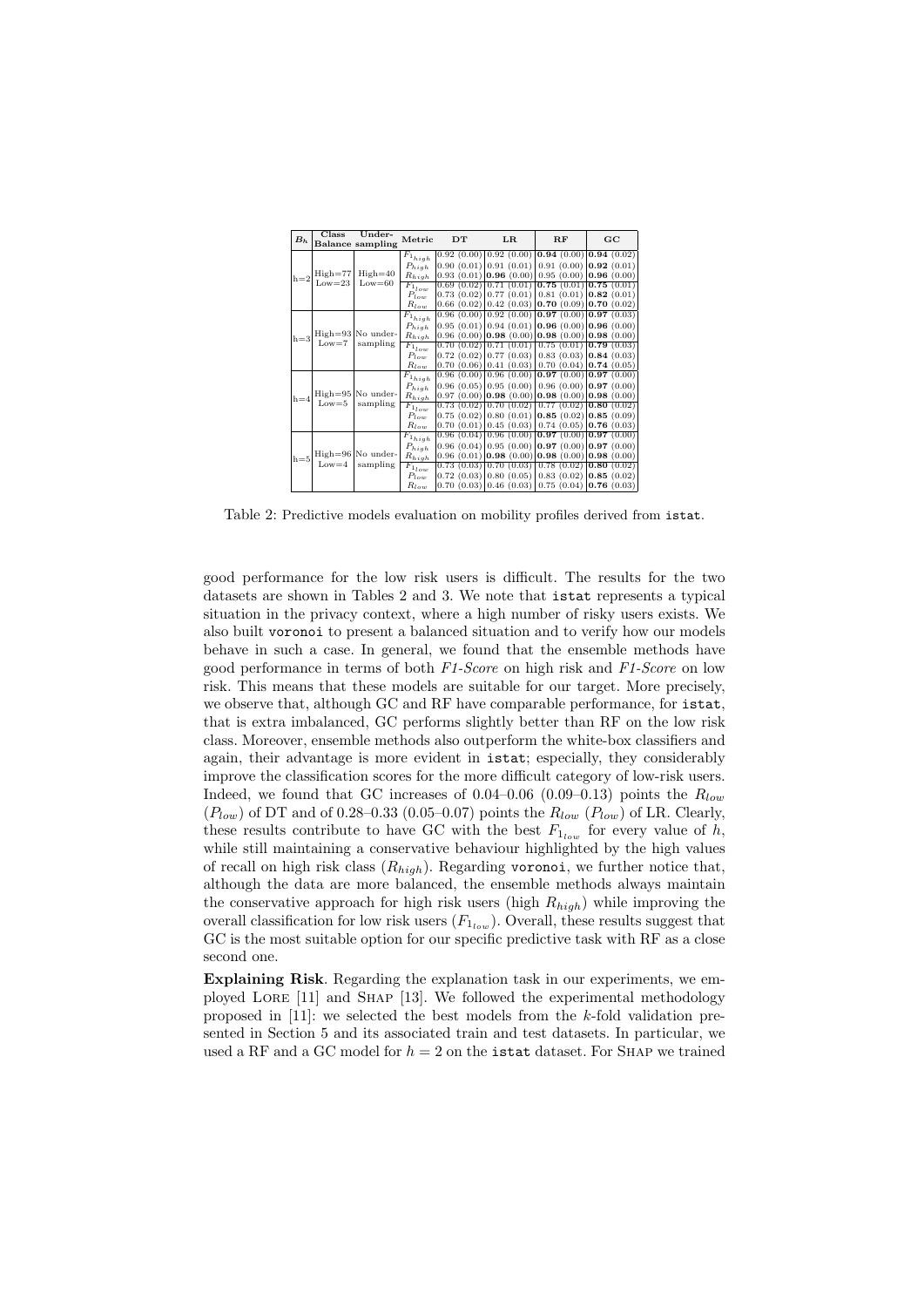| $B_h$   | Class                     | Under-<br><b>Balance</b> sampling | Metric                                                                                           | <b>DT</b>                                                          | $_{LR}$                  | $_{RF}$                                                                                                                     | GC                                                                                                                                                                                                                                                                                                      |
|---------|---------------------------|-----------------------------------|--------------------------------------------------------------------------------------------------|--------------------------------------------------------------------|--------------------------|-----------------------------------------------------------------------------------------------------------------------------|---------------------------------------------------------------------------------------------------------------------------------------------------------------------------------------------------------------------------------------------------------------------------------------------------------|
| $h=2$   | $High = 28$<br>$Low = 72$ | $High=30$<br>$Low=70$             | $F_{1_{high}}$<br>$P_{high}$<br>$R_{high}$<br>$F_{1_{low}}$<br>$P_{low}$<br>$R_{low}$            | 0.71(0.02)<br>0.73(0.01)<br>0.74(0.04)<br>0.87(0.00)<br>0.85(0.01) | 0.73(0.02)<br>0.77(0.03) | $0.70(0.01)$ $0.89(0.01)$ $0.87(0.01)$ $0.90(0.02)$<br>$0.82$ (0.02) <b>0.91</b> (0.01) 0.86 (0.01)                         | $0.65(0.07)$ 0.75 $(0.02)$ 0.80 $(0.01)$<br>$0.78(0.01)$ 0.79 $(0.01)$<br>$0.72$ (0.02) <b>0.80</b> (0.03)<br>$0.86(0.01)$ 0.89 $(0.01)$ 0.89 $(0.00)$                                                                                                                                                  |
| $h=3$   | $Low=45$                  | High=55 No under-<br>sampling     | $F_{1_{high}}$<br>$P_{high}$<br>$R_{high}$<br>$\overline{F_{1}}_{low}$<br>$P_{low}$<br>$R_{low}$ | 0.88(0.01)<br>0.89(0.01)<br>0.86(0.02)<br>0.84(0.02)<br>0.89(0.02) | 0.81(0.02)               |                                                                                                                             | $0.88(0.01)$ 0.92 $(0.01)$ 0.92 $(0.01)$<br>$0.88(0.01)$ 0.91 $(0.00)$ 0.91 $(0.00)$<br>$0.89(0.03)$ 0.92 $(0.01)$ 0.92 $(0.01)$<br>$0.82$ (0.01) $\vert 0.87 \vert (0.01) \vert 0.87 \vert (0.01) \vert$<br>$0.80(0.02)$ 0.83 (0.03) <b>0.88</b> (0.09) <b>0.88</b> (0.01)<br>$0.87(0.01)$ 0.86 (0.01) |
| $h = 4$ | $ High=57 $<br>$Low=43$   | $High=40$<br>$Low = 60$           | $F_{1_{high}}$<br>$P_{high}$<br>$R_{high}$<br>$F1_{low}$<br>$P_{low}$<br>$R_{low}$               | 0.91(0.00)<br>0.91(0.01)<br>0.84(0.01)<br>0.84(0.03)<br>0.84(0.02) | 0.90(0.00)               | 0.93(0.00)<br>$0.91(0.02)$ $\vert 0.92(0.01) \vert 0.92(0.01) \vert 0.91(0.01)$<br>$0.77(0.03)$ 0.88 $(0.01)$ 0.88 $(0.02)$ | 0.93(0.00) <br>$0.88(0.00)$ 0.92 (0.00) 0.94 (0.01)<br>$0.80(0.01)$ $\vert 0.87(0.01) \vert 0.87(0.01)$<br>$0.84(0.01)$ 0.85 $(0.01)$ 0.85 $(0.01)$                                                                                                                                                     |
| $h=5$   | $High=62$<br>$Low = 38$   | $High=50$<br>$Low = 50$           | $F_{1_{high}}$<br>$P_{high}$<br>$R_{high}$<br>$F_{1_{low}}$<br>$P_{low}$<br>$R_{low}$            | 0.93(0.01)<br>0.92(0.03)<br>0.93(0.02)<br>0.83(0.01)<br>0.83(0.03) |                          | $0.90(0.01)$ 0.94 $(0.01)$ 0.95 $(0.02)$<br>$(0.83)(0.03)$ 0.86 $(0.03)$ 0.86 $(0.02)$                                      | $0.93(0.01)$ 0.94 $(0.00)$ 0.94 $(0.01)$<br>$0.93(0.02)$ 0.94 $(0.01)$ 0.94 $(0.01)$<br>$(0.80)(0.03)$ 0.86 $(0.01)$ 0.86 $(0.02)$<br>$0.84$ (0.03) 0.84 (0.03) <b>0.87</b> (0.02) 0.86 (0.03)                                                                                                          |

Table 3: Predictive models evaluation on mobility profiles derived from voronoi.

 $U_{\text{max}}$  $E_{\text{worl}}$ 

 $\vee$ 

 $-1.0$ 

 $-0.5$ 

**SHAP**  $0.0$ 

 $0.5$ 

 $1.0$ 

 $(5)$  $\overline{3)}$  $(1.784)$  $(0.067)$  $(0.167)$  $(0.079)$  $(2.605)$  $(2)$  $(40)$  $(2)$  $(3.93)$ 

 $(0.001)$  $(1.13)$ 

 $1.0$ 

0.0 0.5<br>Model output value

 $(32)$ 

 $(3.514)$ 

 $2.0$ 

 $\overline{2.0}$ 

 $1.5$ 

| Setting | Jaccard | $\Box$ Coherence                                                                                               |  |  |
|---------|---------|----------------------------------------------------------------------------------------------------------------|--|--|
|         |         | Top-k   RF $ 0.133 \pm 0.063 0.472 \pm 0.381 $<br>$\text{Features} \text{GC} 0.096 \pm 0.101 0.393 \pm 0.038 $ |  |  |
|         |         | $No$ -zero $\overline{RF 0.133 \pm 0.063 0.816 \pm 0.250}$                                                     |  |  |
|         |         | $\text{Features} \text{GC} 0.165 \pm 0.072 0.767 \pm 0.232 $                                                   |  |  |

| $RF$   0.133 $\pm$ 0.063   0.472                     | ヒリヒコ                 |
|------------------------------------------------------|----------------------|
|                                                      |                      |
| 0.063<br>No-zero                                     | $\overline{W}_{WOR}$ |
| Features GC 0.165 $\pm$ 0.072 0.767 $\pm$ 0.232      |                      |
|                                                      |                      |
| Table 4: SHAP vs LORE in the istat                   | $D_{max}$            |
| dataset with $h = 2$ .                               | Whome                |
|                                                      |                      |
|                                                      | Wwork                |
| LORE $\overline{w}^{pop}$<br>$\epsilon$ 0.36 $\mu$ . |                      |

 $-1.0$ 

 $-0.5$ 

| LORE $\overline{w}_{home}^{pop} \le 0.36, U_{home} \le 1722, E \le$ | $E_{home}$            |
|---------------------------------------------------------------------|-----------------------|
| $1.09, \overline{w}_{work} \leq 0.82 \implies HighRisk$             | LOCS <sub>ratic</sub> |

| Fig. 2: SHAP vs LORE: Table 4 quantifies the similarity between the two explanations. |  |
|---------------------------------------------------------------------------------------|--|
| SHAP visualization (right) and the LORE rule (left) represent the explanations for a  |  |
| specific record classified as <i>high risk</i> by GCFOREST.                           |  |

 $R_g$  $-1.5$ 

the *Kernel Explainer* on the training dataset. For LORE, we chose a genetic generation of the neighborhood and the Euclidean distance as distance among the neighbors. We performed a comparative analysis to evaluate the compactness and comprehensibility of returned explanations. To this end, we considered the diversity of the explanation structure provided by the two methods: LORE outputs rules with premises of variable lengths, while Shap, outputs the importance of each feature in the data. Thus, we considered two different settings: i) *no-zero features*, where in the Shap result we only keep features with importance values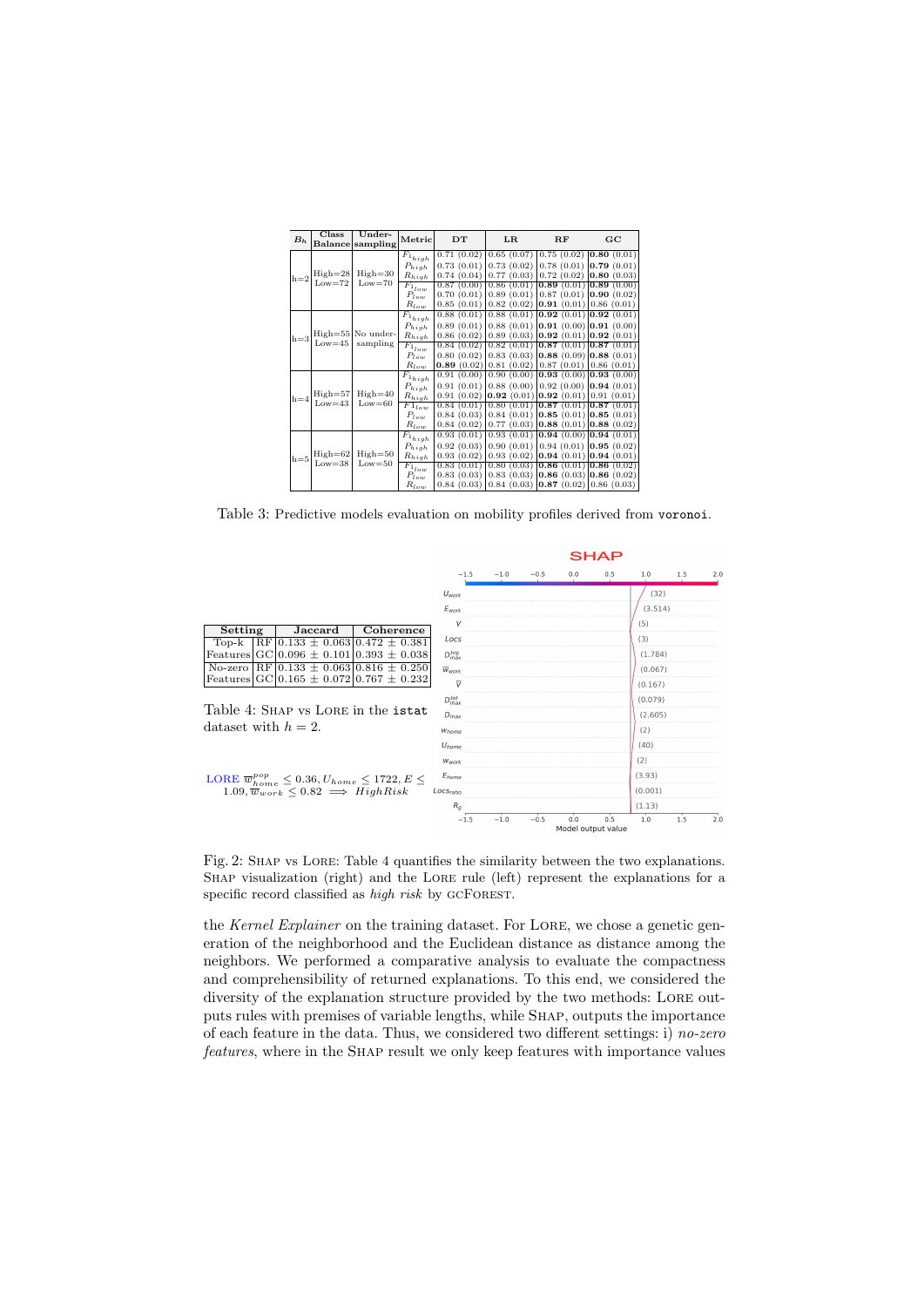different from zero; and, ii)  $top-k$  *features*, that tries to automatically identify the *k* features with highest importance values. The value *k* depends on the record explanation under analysis. To detect the best *k* for each explanation, we used an elbow-like approach which, given the Shap result, first sorts in descending order the importance values and then, calculates the segment *s* bounded by the biggest and the smallest importance values. At this point, it selects the importance value *m* with the maximum distance from the segment *s*. Thus, only features with importance values greater than or equal to *m* are kept. For analyzing the compactness of the explanations we considered their average lengths: LORE explanations have an average length of  $2.9 \pm 1.3$  (RF) and  $3.8 \pm 1.4$  (GC), against the average lenghts of paths of the decision tree of  $7.8 \pm 1.5$ . SHAP explanations have an average length of  $17.1 \pm 3.1$  (RF) and  $16.2 \pm 3.2$  (GC) for the *no-zero features* setting, which decrease to  $9.8 \pm 6.3$  (RF) and  $8.3 \pm 7.1$  (GC) for the *top-k features* setting. Hence, Lore provides more compact explanations with respect to the paths of the decision tree and the SHAP importance values. We also compare the two explanation types in terms of semantic coherence. To this end, we propose to use the *Jaccard similarity* to highlight the degree of common features used for the explanations and *coherence* measure aiming at capturing the percentage of features used in Lore explanations which are important also in Shap explanations. The *Jaccard similarity* measure, is defined as  $\frac{1}{n}\sum_{i=1}^n$  $F_i^{lorc} \cap F_i^{sharp}$  while the *coherence* is defined as  $\frac{1}{n} \sum_{i=1}^n F_i^{lorc} \cup F_i^{sharp}$  $\frac{F_i^{lore} \cap F_i^{shape}}{|F_i^{lore}|}$ . Here,  $F_i$  refers to the set of features included in the explanation for the record *i*.

Table 4 reports the results of the coherence analysis. Regarding the *no-zero features* setting, we found out that the Jaccard similarity is close to zero, highlighting that the intersection of the two feature sets is quite small compared to their union. Concerning the coherence, a value equal to 1 means that all the features of Lore are also in Shap explanations. Results highlight that Shap explanations contain the majority of the features used by Lore. In the *top-k features* setting, we observe a general decrease in the values of both measures. This means that the majority of the features that Lore uses in its rules are actually among the least important features of Shap. Thus, when considering only the *top-k* features the discrepancy between Shap important values and LORE increases. Our analysis highlights that the two methods consider different important features for providing explanations. Lore explanations tend to be more compact and easy to understand due to the logic structure of the rules. Shap outputs a visualization and a large amount of information, which might potentially be difficult for a user to navigate. Indeed, a large number of the values of the importance features are close to zero. Moreover, given a feature used in an explanation, Lore provides a richer information that could help in understanding more about certain mobility habits that contribute to a specific risk value. For example, let us analyze Figure 2, where we provide Shap (right) and LORE (left) explanations for a high risky user according to GCFOREST. With Shap a user can only understand which feature (with its specific value indicated between parentheses) is important or not for classification, while the Lore rule provides a user with a more detailed motivation, which includes the set of condi-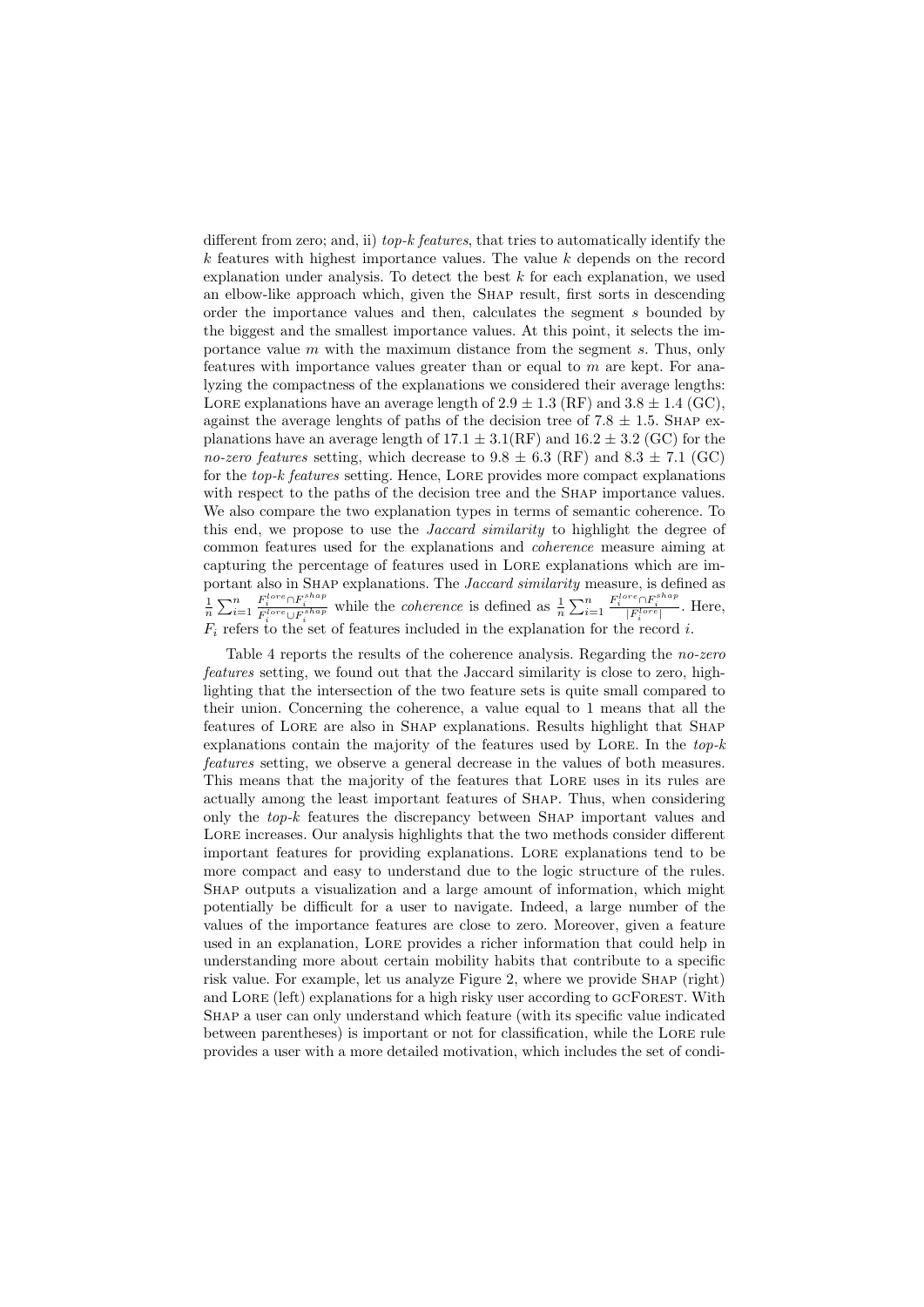| DТ | LB.                                | <b>RF</b>                                                                                           | GC.                                                                         |
|----|------------------------------------|-----------------------------------------------------------------------------------------------------|-----------------------------------------------------------------------------|
|    | $Locs (0.45)$ $Locs (0.35)$        | $D_{sum} (0.15)$                                                                                    | Locs(0.07)                                                                  |
|    | $D_{max}$ (0.10) $E_{home}$ (0.14) | Locs(0.13)                                                                                          | $U_{work}$ (0.04)                                                           |
|    |                                    |                                                                                                     | $ U_{work} (0.06) E_{work} (0.12) Loss_{ratio} (0.08) Loss_{ratio} (0.03) $ |
|    |                                    | $\left  \overline{D}_{sum} (0.06) \right  W_{work} (0.10) \left  \overline{D}_{sum} (0.07) \right $ | $U_{home}$ (0.03)                                                           |
|    |                                    | $ U_{home} (0.06)  \overline{D}_{sum} (0.08)  U_{work} (0.07)$                                      | $D_{max}^{trip}$ (0.02)                                                     |

Table 5: Global top-5 most important features of machine learning models.

tions on features that a user satisfies. For example, for the Lore explanation a user can understand that their risk depends on the fact that she travelled more than 0.09  $km$  ( $D_{max}$ ), their home location is visited by less than 1772 distinct users, and their work location is not enough popular in the data. This reasoning is not supported by the Shap result. After the local explanation evaluation, we also performed a comparative analysis of global feature importance among all the ML models (Table 5). An interesting result is that the number of locations (*Locs*) is the most important feature for LR, DT and GC, while for RF it is in the second position. Moreover, LR is the only one which considers the entropy of locations (home and work) as important features.

## 6 Conclusions

We have presented EXPERT, a framework for predicting and explaining users' privacy risk associated to the analysis of mobility data. expert exploits ML techniques that are suitable to handle extra-imbalanced data and local explainers to provide users with meaningful explanations about the predicted privacy risk. The empirical evaluation of EXPERT using real-world data demonstrate its effectiveness in predicting privacy risk and in increasing users' self-awareness in relation to potentially risky mobility behavior. The main limitation of the framework is that it requires domain expertise for extracting users' profiles for the prediction. Our future research agenda includes the substantiation of the prediction module by a ML model that does not require the extraction of mobility features. This work could also be extended to generic sequential data.

#### Acknowledgments

This work has been funded by the European projects SoBigData-PlusPlus (Grant Id 871042), XAI (Grant Id 834756) and HumanE-AI-Net (Grant Id 952026)

#### References

- 1. Andrienko, N.V., Andrienko, G.L.: Spatial generalization and aggregation of massive movement data. IEEE Trans. Vis. Comput. Graph. 17(2), 205–219 (2011)
- 2. Armando, A., et al.: Risk-based privacy-aware information disclosure. Int. J. Secur. Softw. Eng. 6(2), 70–89 (2015)
- 3. Baron, B., Musolesi, M.: Interpretable machine learning for privacy-preserving pervasive systems. IEEE Pervasive Comput. 19(1), 73–82 (2020)
- 4. Cormode, G., Procopiuc, C.M., Srivastava, D., Tran, T.T.L.: Differentially private summaries for sparse data. In: ICDT '12. pp. 299–311 (2012)